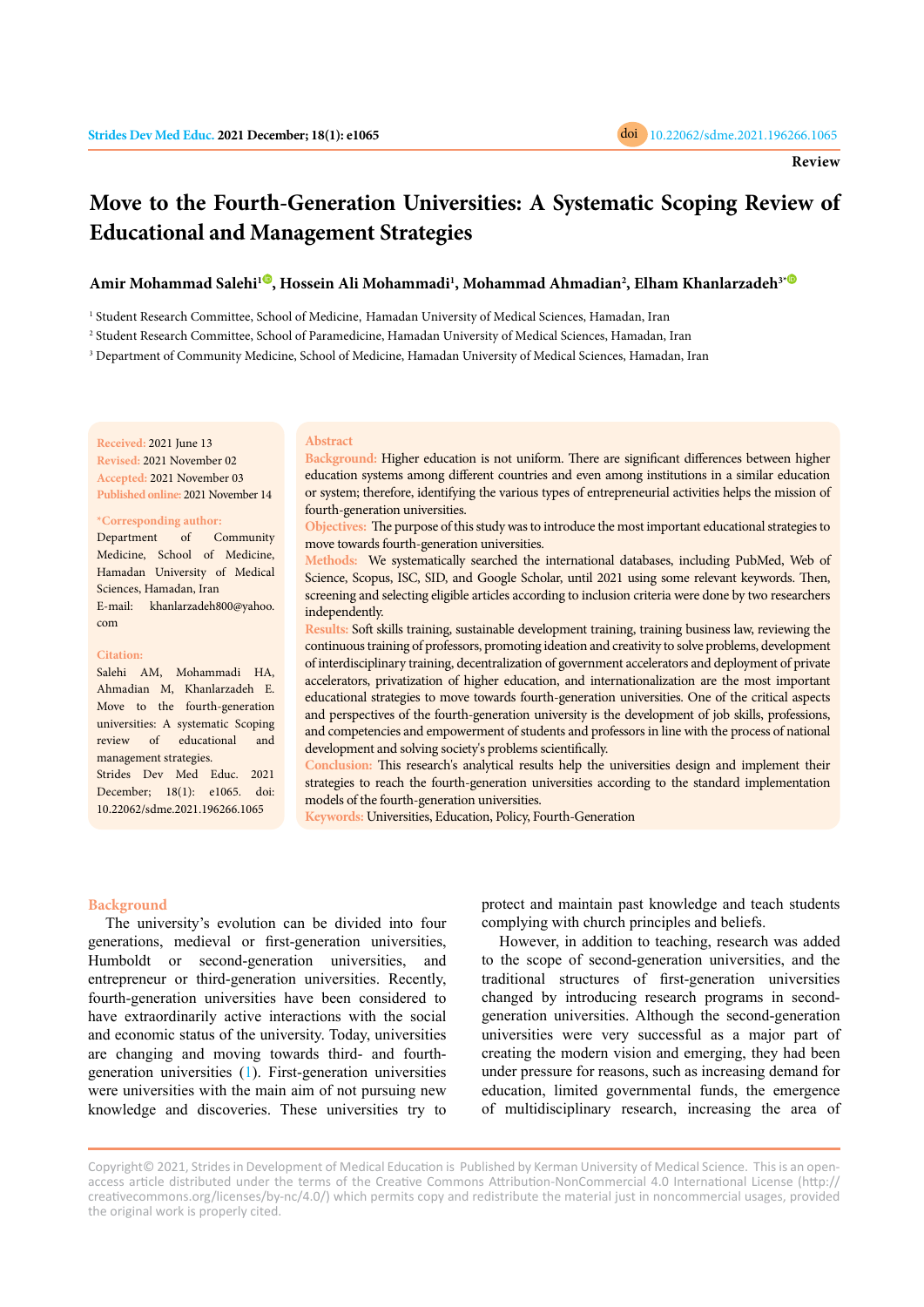university and administrative formalities, and increasing global need for entrepreneurs.

The idea of third-generation universities was presented to remove the pressure, which was noticed in secondgeneration universities. According to the Cambridge model, unlike second-generation universities to research to increase existing knowledge, a new goal was defined as utilizing knowledge in third-generation universities. Also, in these universities, unlike the second-generation universities, there is a lot of competition with the industrial sector to attract students, professors, and research contracts, and they are less dependent on principles and government laws and funds. Research in third-generation universities is broadly transdisciplinary or interdisciplinary. These universities welcome the idea of consilience [agreement among different academic subjects to achieve a subject or author] and creativity as a propellant. [Appendix 1](#page-7-0)  summarizes the characteristics of the first-, second-, and third-generation universities.

The entrepreneurial university has extraordinarily active interactions with its social and economic status in its conventional sense. However, the objective of these relationships is still the university's internal growth. A more advanced model of a young university can be imagined that attempts to increase the speed of its growth and alter its environment through external activities. The university's interaction with this modified environment significantly affects the university itself. To distinguish this, the idea of a "fourth-generation university" is used, and constructing the institution's environment appears as a task in the mission statement of such a university. Second- and third-generation universities also shape their surroundings, but in this case, the university's primary goal is to influence environmental changes, even its total transformation, to meet the needs of the knowledge-based economy. The fourth-generation university is well-placed in the evolution of higher education. The most striking distinction is that these universities take a far more strategic approach to their environment and proactively influence it.

Several successful examples show that universities play a significant role in improving the competitiveness of some territories, and in many cases, they are actively involved in economic development efforts. Due to rising social and financial commitments, modern economic development requires universities to widen their traditional (education and research) operations. High-quality education is a crucial but insufficient factor in allowing universities to reach their full economic potential. High-quality research is also required to adopt research findings by the local economy. Therefore, the competitiveness of enterprises will be improved leading to the improvement of the region's competitiveness. Universities in developed economic zones are increasingly supplementing their conventional operations (education and research) with third-purpose elements as their influence in society and economy grows. Universities nowadays must meet the needs and demands of a knowledge-based society. Modern, internationally recognized universities are inextricably linked to the local economy; they maintain daily contact with local players [\(1](#page-6-0)).

## **Objectives**

Considering the issues mentioned above and the importance of new educational and managerial strategies to achieve sustainable development goals in societies, this study was conducted to review educational-managerial strategies to move towards fourth-generation universities.

#### **Methods**

**Search strategy:** A comprehensive search was first conducted using PubMed, Web of Science, Scopus, ISC, SID, and Google Scholar databases until June 21, 2021, to detect the educational-managerial strategies to move towards fourth-generation universities. To this end, the following keywords, either alone or by conjunctions of "and" or "or", were used to find relevant papers with the concerned keywords in the title, abstract, and keywords sections: "Upgrade","Generation","University","Fourth generation university","University generations", "Approach", "Components", "Educational""Entrepreneur University","Smart University", and "21st Century University".

Inclusion criteria were all full texts that explored educational strategies for moving to fourth-generation universities, and based on this index, a wide range of published journals and articles in English and Persian on educational strategies for moving to fourth-generation universities were selected. To select the articles and extract the data, initial screening was based on titles and abstracts. The papers were evaluated independently. The abstracts lacking data were revised for full-text assessment. Then, two researchers individually assessed the full text of the articles and determined their fitness ([Figure 1](#page-2-0)).

Two authors (A.S. and E.K) extracted data from included articles. Using STATA software, the content of the selected studies in the previous stage was carefully examined, and information related to educational and managerial strategies to move toward fourth-generation universities was extracted. The obtained strategies were classified into related groups.

#### **Results**

After searching databases until June 21, 2021, 1986 research articles were identified. Of these, 58 duplicates were removed, and 1928 articles were independently examined by two researchers. Initially, 1648 articles were removed after screening their titles and abstracts. Subsequently, the full text of the remaining articles was examined, and 280 articles were excluded. Finally, 58 articles were deemed eligible, of which 14 dealt with soft skills training, 9 with sustainable development training, 8 with reviewing the continuous training of professors,10 with promoting ideation and creativity to solve problems, 6 with development of interdisciplinary training, 10 with decentralization of government accelerators and deployment of private accelerators in university,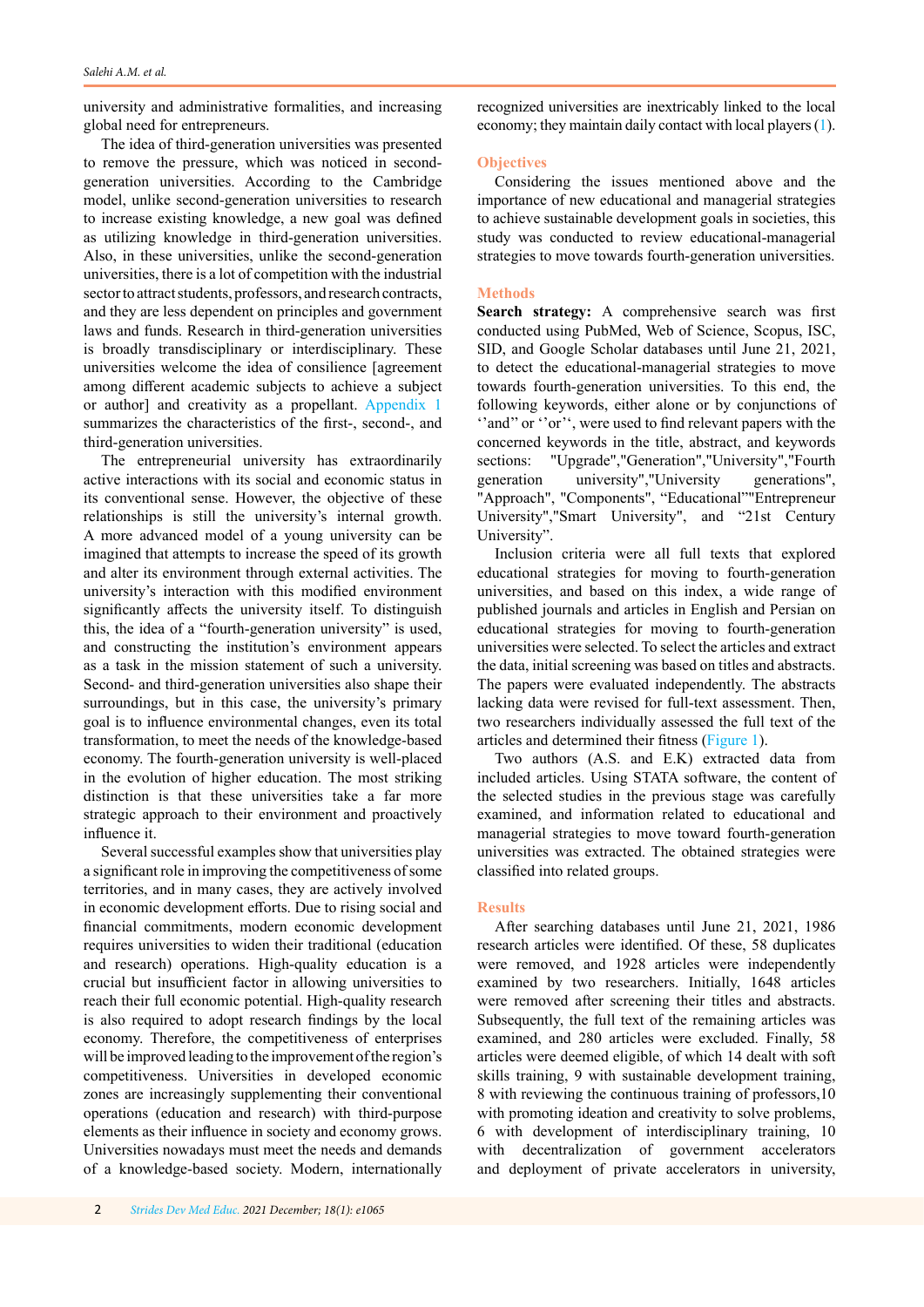<span id="page-2-0"></span>

Figure 1. Flowchart of the selection process of the included studies

13 with the privatization of higher education, 7 with internationalization, and 15 with training business law in universities (Figure 1 and [Table 1](#page-3-0)).

According to the article by Zuti et al., the fourthgeneration university includes a model consisting of two pillars called "education-research and third mission"([1](#page-6-0)). The first pillar refers to the traditional activities of universities in the field of education and research, and the second pillar, called the "third mission of the university," deals with the economic development, entrepreneurship, and internationalization of the university. Combining the second pillar with the traditional activities in the first pillar increases the role of universities in improving the economy and society.

The fourth-generation university fits appropriately

in the progress of university development. The most noticeable difference between them and other generations of universities is that they are highly strategic and planned because they can actively shape their environment. According to [Table 1](#page-3-0), each of the educational strategies extracted from the studied articles is a subset of one of the pillars of the proposed model by Zuti et al. for the fourthgeneration universities, which each strategy is explained in detail below.

#### **1- Soft skills training**

By searching the workplace, we find that hardware skills are more important than soft skills, including problem-solving, creativity, efficiency, utilizing resources, teamwork, listening, and management. In most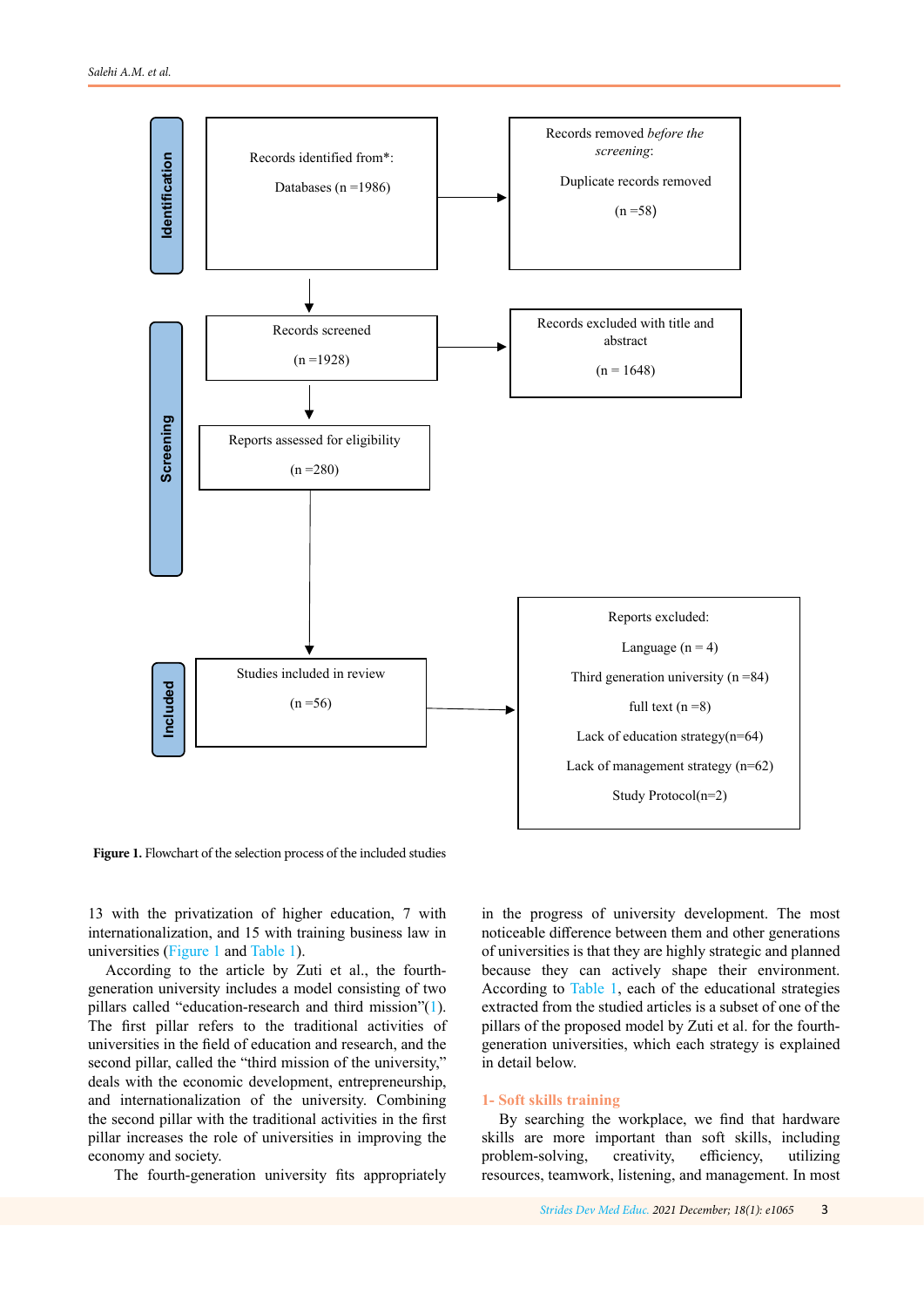Table 1. Evidence from educational-managerial strategies to move towards fourth-generation universities **Table 1.** Evidence from educational-managerial strategies to move towards fourth-generation universities

<span id="page-3-0"></span>

| <b>First Author (Reference)</b>  | L. Callagher et al (20), Y.-C. Chang et al (21), P. D' este and M. Perkmann (22), G. Dalmarco et al (23), M. Amaral et al (24), M.<br>O. Arikewuyo and G. Ilusanya (25), L., D. Bienkowska et al (26), D. Di Berardino and C. Corsi (27), A. Adeniran et al (28), E.<br>Amrina and F. Imansuri (29), L. P. Amaral et al (30), P. Sylvestre et al (31), R. K. Mavi (32) | V. Bikse et al (33), N. Budyldina (34), N. Errasti et al (35), D. Farrington and D. Ismaili (36), M. Guerrero and D. Urbano (37),<br>R. K. Mavi (32) | G. Secundo et al (38), M. VAMPA (39), A. Disterheft et al (40) | V. Bikse et al (33), A. G. Bodunkova and I. P. Chemaya $(41)$ , J. Bronstein and M. Reihlen $(42)$ , N. Errasti et al (35), H.<br>Etzkowitz (43-45), D. A. Kirby et al (46), R. Lombardi et al (47) | H. Etzkowitz (44, 45), P. Savetpanuvong and P. Pankasem (48), D. Urbano and M. Guerrero (49), | Budyldina (34), D. Di Berardino and C. Corsi (27), M. Guerrero et al (32), V. Bikse et al (33), D. Williams and A. Kluev (53), L.<br>V. L. Albulescu et al (50), E. Berggren (51), M. O. Arikewuyo and G. Ilusanya (25), J. Bronstein and M. Reihlen (42), N.<br>Markuerkiaga et al (54) | V. L. Albulescu et al (50), G. Dalmarco et al (23), E. Berggren (55), M. O. Arikewuyo and G. Ilusanya (25), T. Baaken et al (56),<br>D. Bienkowska et al (26), V. Bikse et al (33), A. G. Bodunkova and I. P. Chernaya (41), N. Budyldina (34), N. Errasti et al (35),<br>H. Etzkowitz and R. Viale (57) | L. Markuerkiaga et al (54), T. Minola et al (58), V. Ratten (59), M. S. Reshetnikova (60), C. N. Reyes (61) | V. L. Albulescuet al (50), E. Berggren et al (55), D. Bienkowska et al (26), N. Errasti et al (35), V. Bikse et al (33), G. Dalmarco<br>et al $(23)$ , H. Etzkowitz $(43, 44, 62)$ , M. Guerrero et al $(63-65)$ |
|----------------------------------|------------------------------------------------------------------------------------------------------------------------------------------------------------------------------------------------------------------------------------------------------------------------------------------------------------------------------------------------------------------------|------------------------------------------------------------------------------------------------------------------------------------------------------|----------------------------------------------------------------|-----------------------------------------------------------------------------------------------------------------------------------------------------------------------------------------------------|-----------------------------------------------------------------------------------------------|------------------------------------------------------------------------------------------------------------------------------------------------------------------------------------------------------------------------------------------------------------------------------------------|----------------------------------------------------------------------------------------------------------------------------------------------------------------------------------------------------------------------------------------------------------------------------------------------------------|-------------------------------------------------------------------------------------------------------------|------------------------------------------------------------------------------------------------------------------------------------------------------------------------------------------------------------------|
| Education-Management<br>Strategy | Soft skills training                                                                                                                                                                                                                                                                                                                                                   | Sustainable development<br>training                                                                                                                  | Reviewing the continuous<br>training of professors             | creativity to solve problems<br>Promoting ideation and                                                                                                                                              | interdisciplinary training<br>Development of                                                  | government accelerators and<br>accelerators in university<br>deployment of private<br>Decentralization of                                                                                                                                                                                | Privatization of higher<br>education                                                                                                                                                                                                                                                                     | Internationalization                                                                                        | Training business law in<br>universities                                                                                                                                                                         |
| Pillar                           | Education-<br>research                                                                                                                                                                                                                                                                                                                                                 |                                                                                                                                                      |                                                                |                                                                                                                                                                                                     |                                                                                               | mission<br>Third                                                                                                                                                                                                                                                                         |                                                                                                                                                                                                                                                                                                          |                                                                                                             |                                                                                                                                                                                                                  |

universities, hard skills (laboratory, clinical, etc.) are taught well, but little attention is paid to these skills.

The basic need of a university graduate to achieve a

job and accept specialized responsibilities of society is a skill; it means individuals in addition to having mental and physical abilities and educational level, need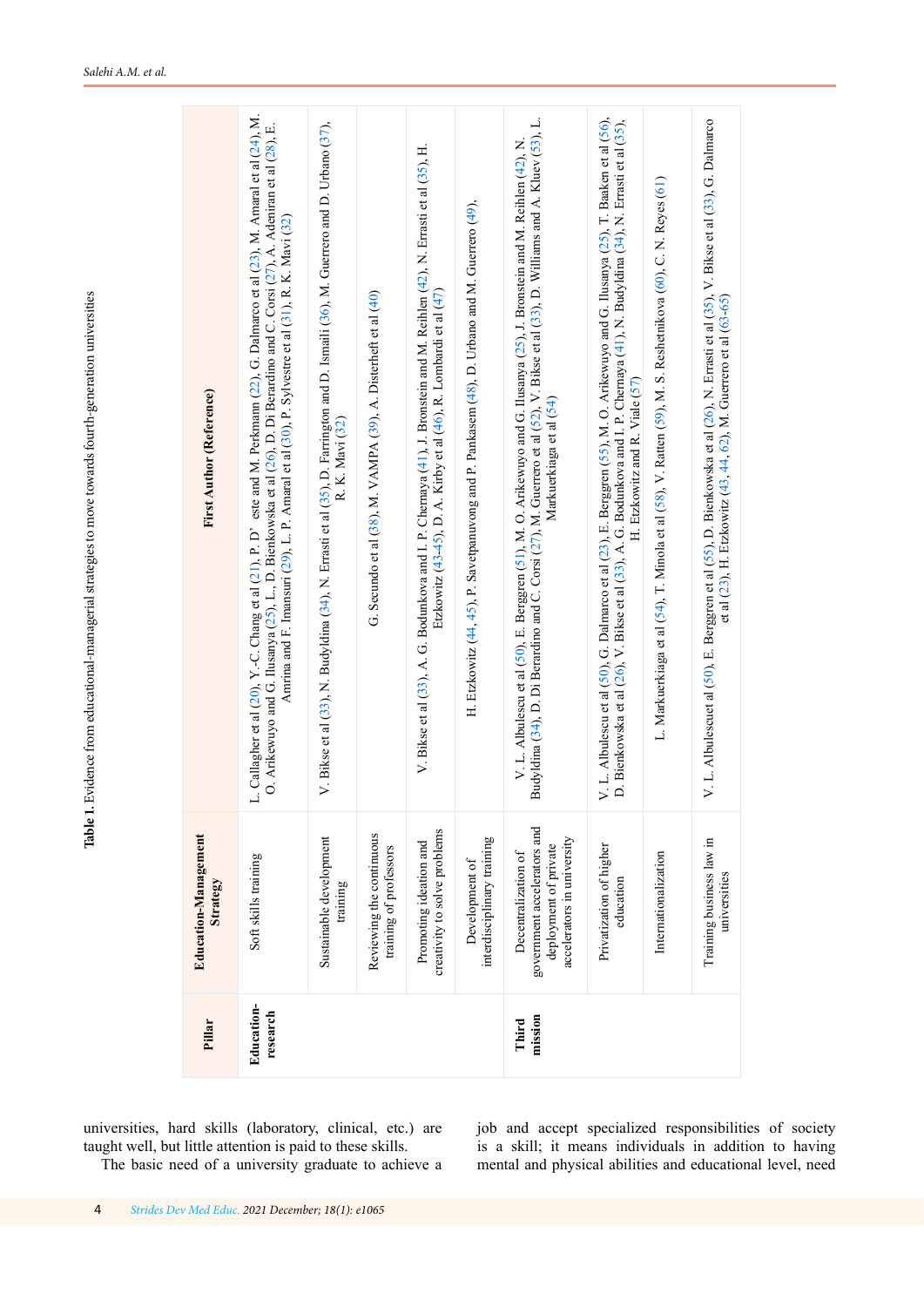behavioral characteristics, such as personality, type of attitude, motivation, and personal values that should be achieved by technical, human, and perceptional skills during the education period. Today, in all organizations and institutions, the model of individual and professional competence is used to identify these skills, and accordingly, required knowledge, skills, attitudes, and personality characteristics are determined to achieve every job ([2](#page-6-0)); however, companies and businesses most of the time suffer from the lack of such skills in their workforce.

The existence of graduates who do not use their properties and are just waiting for investment injection to start their work is a serious danger to each country's economy.

The base of this wrong culture goes back to universities, where students do not use government resources properly, and there is much dissipation in these resources, and no one denounces the issue. As a result, that consumerism culture replaces the productive culture, and a graduate student of such a university will never be able to create wealth, and if he/she can, will suffer for a long time because he/she does not know how to manage the resources.

In recent years, these skills have become the pivot of many valid universities around the world. Therefore, it is necessary to plan the actions in this field and combine "being a student" with "skill training." Soft skills can be taught to students through volunteering and holding workshops [\(3](#page-6-0)). Volunteering is one of the best ways to teach soft skills because when students accept some of the job responsibilities, such as holding a conference, they gain experiences, such as crisis management, responsibility, public relations, funding, and attracting sponsorship before entering into the workplace ([3](#page-6-0)).

## **2- Sustainable development training**

The global document of countries' sustainable development consists of three parts, macroeconomics, society, and the environment, and pursues seventeen aims. Sustainable development training is one of the most important prerequisites for sustainable development in society. Domestic entrepreneurship will not be achieved unless having a major and hopeful vision for the country's future. Undoubtedly, students need to percept the whole puzzle to understand their place in the development puzzle. Training macroeconomics, sociology, and the environment help students understand the development concept and increase their entrepreneurial motivation for the country's development.

## **3- Training business law in universities**

Entrepreneurship has grown significantly in the last decade, and new ways have been shown for newfound economics. With this development, entrepreneurship training has become essential. Since the focus of the fourth-generation university's activities is on the axes of innovation, technology, and entrepreneurship development, utilizing university growth centers' capacities is the main and unique solution of this approach.

To achieve the issue, universities can design courses to teach entrepreneurship and wealth creation in the form of an academic course so that students do not face legal problems or even bankruptcy in their future jobs ([4\)](#page-6-0).

#### **4- Reviewing the continuous training of professors**

Adding technological training to the retraining of professors will update them. In addition to this training, it is necessary to remove and diminish the one-dimensional, article-based, and second-generation professors; the professors' promotion bylaw and its promotion ways should also be reformed and increased. If innovation and technology are accredited in the bylaw, professors and students will be propelled in this direction.

## **5- Promoting ideation and creativity to solve problems**

Numerous techniques, named creative thinking tools, have been developed to generate innovative ideas. These strategies have originated from developing goods and supporting competition. Meanwhile, there are cases, such as brainstorm, holding ideation contests, and awarding special grants to creative students and professors that make students innovative  $(5, 6)$  $(5, 6)$  $(5, 6)$  $(5, 6)$ . Therefore, the university is responsible for informing students and creating new knowledge that can be useful for human beings' current challenges. Teaching these techniques to solve students' problems and use their solutions to solve the issues of university, industry, and the health system is considered a reasonable step in moving towards fourth-generation universities ([5](#page-6-0), [7](#page-6-0)).

#### **6- Development of interdisciplinary training**

Interdisciplinary refers to new knowledge areas that study more than one sheer field of knowledge. Interdisciplinary is not a specialty, and no one can consider himself as an expert in this field; rather, it is a method of producing knowledge to manage the complexities and explore fundamental facts. In other words, interdisciplinary is a process of answering, answering to a complex question, which cannot be addressed through a particular discipline or a profession. Over the past hundred years, higher education based on academic disciplines promoted the pivotal discipline model of specialization. But today, another approach must be added to this field, which is the interdisciplinary approach.

Interdisciplinary is beneficial in terms of being interdisciplinary and rescues scientists trapped in solitary cabins and exhibits the values of technological convergence for society's benefit  $(8)$  $(8)$ . One of the top strategies for promoting interdisciplinary studies is paying attention to health-oriented disciplines and updating the curriculum of such fields in accordance with the interdisciplinary perspective because the main problem of current curriculums is that they are written with a focus on today's technologies and use the physician-patient relationship model at the moment; However, considering the acceleration of changes in the current curriculums, they cannot prepare students to change ([9](#page-6-0)). In this regard, bioinformatics and social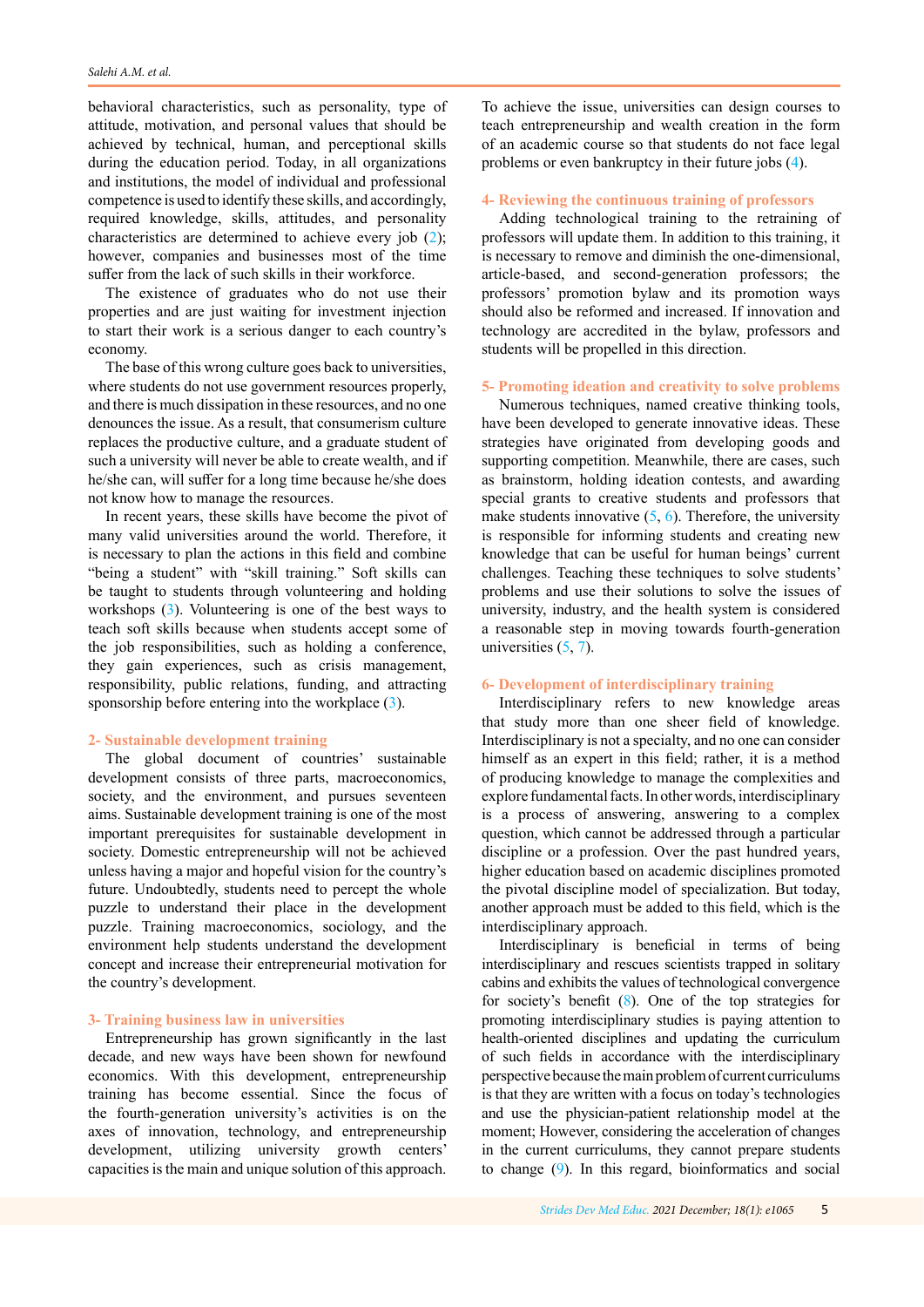medicine units can be added to the curriculum of bachelor and general doctorate courses ([10\)](#page-6-0).

# **7 - Decentralization of government accelerators and deployment of private accelerators in university**

Entrepreneurship and accelerators have an effective role in this regard; because universities need educational and financial support to create leading entrepreneurship. On the other hand, the government cannot meet all the needs, and the acceleration in private knowledge-based companies is better than the governmental part. The reason is that the remote part always maintains a high level of service to survive the competition  $(11)$  $(11)$  $(11)$ . Accelerators of private startups have been established to educate and facilitate startups and help universities' economic development. Therefore, the entrance of private accelerators in the field of entrepreneurship education causes the student to connect directly with the startup ecosystem, leading to the improvement of his/her abilities ([12\)](#page-6-0).

#### **8- Privatization of higher education**

Some researchers believe that the participation of other parts of society in financing higher education services has better results than the time the government is financing these services. While many investigations have emphasized the private part's involvement in higher education, the government is unable to afford the high costs of it. Insufficient government capacity to provide higher education services leads to education privatization [\(13](#page-7-0), [14\)](#page-7-0). It can also refer to the emergence of a knowledgebased economy and the change in university applicants' population composition, which has accelerated the move towards privatization in education ([15](#page-7-0)).

Privatization is the process, by which the government transfers its duties and properties to the private part, which is one of the four principles of "structural reform" in economics. Privatization in medical education means that an organization presents education out of the governmental departments. Private educational institutions are funded in different ways and are under different levels of government control. It means that they can be totally independent or relatively independent or be profitable or non-profit and community-oriented [\(16](#page-7-0)).

Regarding the benefits of privatization in higher education, including improving the quality of education, independence of organization, supporting the laws and regulations governing these centers, the absence of high demands and ideals (political and ideological), the possibility of increasing the power of choice and managers' decision-making, better and more practical choice, and increasing competition can indicate the need to move towards fourth-generation universities.

However, apart from the benefits of higher education privatization in medical sciences, privatization in education causes deepening of class gaps and social inequality and changes the educational function, science production, publication, and implementation of academic research according to society's need for applications

with the aim of profitability and material investment ([17](#page-7-0)). Accordingly, to move towards fourth-generation universities, it is necessary to pay attention to the advantages and disadvantages of privatization and to carry out privatization properly in higher education.

#### **9- Internationalization**

Fourth-generation universities are institutions for strengthening scientific and educational exchanges between different nations and cultures ([32\)](#page-7-0). This role is due to two similar but distinct phenomena; globalization means unification, and internationalization means cooperation and partnership ([33](#page-7-0)). Education in the international dimension is a relatively new phenomenon that has led to serious changes in education. In second-generation universities, internationalization was considered an individual activity, and the entire educational system was neglected. However, in fourthgeneration internationalization does not focus only on the international transfer of students and professors ([34](#page-7-0)), but all components and elements, including educational systems, areas of scientific transfer, curriculum and learning outcomes, borderless education, transnationalism, internationalization of research, and development of cooperation and capacity building are considered ([35\)](#page-7-0). A fourth-generation institution must accommodate student mobility as a result of internationalization ([2\)](#page-6-0).

#### **Discussion**

Today, fourth-generation universities, in addition to fulfilling the missions and duties of past generations, are responsible for meeting the needs and desires based on the knowledge society. However, the question always arises as to what conditions must be in place for universities to move towards local and global competition. The most important difference between fourth-generation universities is having a strategic approach that can actively shape their environment. Modern economics require new teachings and applications, as well as the participation of society and economics in theory and practice ([18](#page-7-0)).

In this study, the educational-management strategies presented in the related articles were classified into none categories: soft skills training, sustainable development training, training business law in universities, reviewing the continuous training of professors, promoting ideation and creativity to solve problems, development of interdisciplinary training, decentralization of government accelerators and deployment of private accelerators in university, privatization of higher education, and internationalization.

According to the model proposed for the fourthgeneration university components by Zuti\_et al.  $(1)$  $(1)$  $(1)$ , five strategies (55%) are related to the first pillar (educationresearch and third mission), and four strategies (45%) are related to the second pillar (third mission of the university).

Unlike the strategies related to the first pillar, the efficiency of the second pillar is related mainly to the factors within the university and can be easily achieved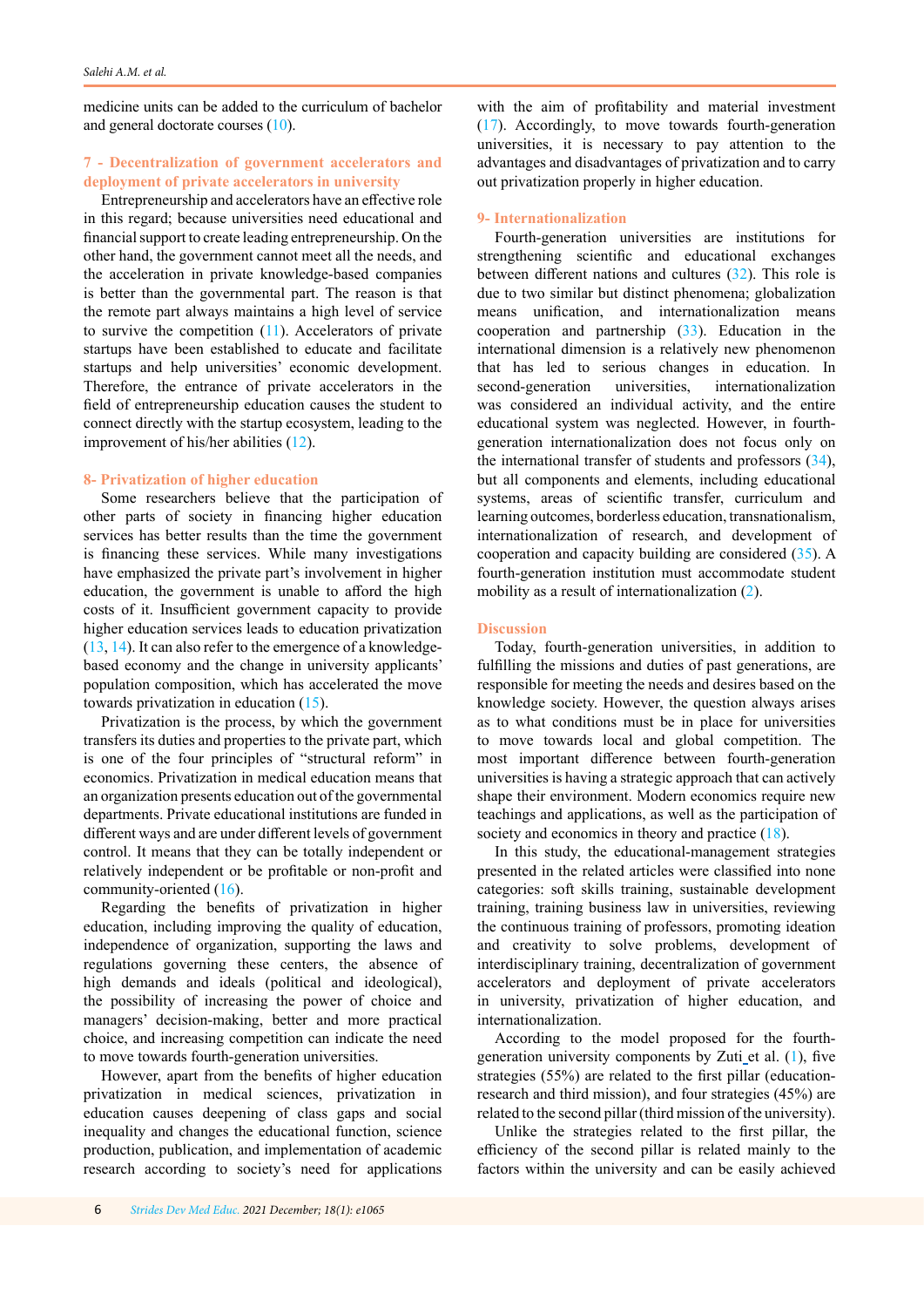<span id="page-6-0"></span>with planning and proper and sufficient attention of the stakeholders. The fourth-generation universities are to some extent dependent on the level of the economy of the country and the region, in which the university is located, and these results are consistent with the model proposed by Zuti et al. for the fourth-generation university because the necessary infrastructure to implement the components of each one of the pillars is the level of the local economy (1).

According to the vision document (National Development Document) and the higher education sector in the country's fourth economic, cultural, social, and political development plan, Iran has envisioned the future primarily in economic, scientific, and technological level in Southwest Asia. The general policies and twelve themes of the Fourth Development Plan include issues, such as "laying the groundwork for rapid economic growth," "environmental protection," "spatial development," and "knowledge-based development," which are the strategies derived from this is review can be effective in achieving most of the provisions of the National Development Document ([19\)](#page-7-0). Also, regarding fourth-generation universities, such as Harvard and Cambridge universities, in the first step having a sustainable education system at all levels (students, faculty, and staff) and then using financial support from various companies, conducting research work in line with the needs, internationalization and internationalization and attraction of local and international students who have the necessary mobility, the creation of new business enterprises through the inventions of universities, and the transfer of knowledge to institutions and companies are very famous (18). The strategies extracted from the articles are suitable strategies for moving other universities towards fourth-generation universities.

According to the educational-managerial strategies expressed in this study, the following issues are suggested: - Officials and policymakers in the field of higher education are recommended to facilitate the decisionmaking conditions of universities and give universities more authority to connect with the private sector and industry through the reform of the method governance.

- Specialists and planners in the field of higher education are recommended to include economic courses in each field in the design and development of the university curriculum.

- Universities are encouraged to develop interdisciplinary culture and values through student associations by increasing interdisciplinary activities.

- It is suggested that universities use student and university projects to solve problems and cultural, social, economic, and environmental issues.

# **Conclusion**

The post-corona world will be an arena of dramatic change and accelerating dynamics. The changes will be so bizarre and rapid so that the lack of proper planning and the slightest carelessness can lead to strategic surprise

costs in political, economic, social, and even cultural areas. The future environment will be full of change and uncertainty; the only approach and policy that is likely to be more successful are new perspectives on business issues, the emergence of fourth-generation universities, and the actual use of knowledge and expertise. Elite and the elimination of the traditional top-down view will be in the structure of government. The analytical results of this research help the universities of the country to design and implement their strategies to reach the fourth-generation universities following the standard implementation models of the fourth-generation universities.

**Acknowledgments:** The authors are grateful to the Student Research Center at Hamadan University of Medical Sciences.

**Conflict of Interests:** No potential conflicts of interest were reported by the authors.

**Ethical Approvals:** IR.UMSHA.REC.1400.774

**Funding/Support:** This study was financially supported by the Student Research Committee at Hamadan University of Medical Sciences

#### **References**

1. Lukovics M, Zuti B. New functions of universities in century XXI towards "Fourth Generation" universities. Journal Transition Studies Review. 2015; 22(2): 33-48.

2. Robles MM. Executive perceptions of the top 10 soft skills needed in today's workplace. Business communication quarterly. 2012;75(4):453- 65. doi:10.1177/1080569912460400

3. Lazareva O, Kovtun O. Developing soft skills at ESP classes in technical heis. 2017; 108-15. doi:10.26697/9789669726094.2017.108

4. Akbulaev N, Mammadov I, Shahbazli S. Accounting Education in the Universities and Structuring According to the Expectations of the Business World. Universal Journal of Accounting and Finance. 2021;9(1):130-7. doi:10.13189/ujaf.2021.090114

5. Eragamreddy N. Teaching creative thinking skills. International Journal of english language & translation studies. 2013;1(2):124-45.

6. Ahmadian Chashemi M, Niazazari K, Salehi M. Designing the model of Fourth-generation University to Improve Education and Research Quality in Higher Education. Educational Development of Judishapur. 2021;11(4):901-11. [In Persian]

7. Im H, Hokanson B, Johnson KK. Teaching creative thinking skills: A longitudinal study. Clothing and Textiles Research Journal. 2015;33(2):129-42. doi:10.1177/0887302X15569010

8. Bindler RC, Richardson B, Daratha K, Wordell D. Interdisciplinary health science research collaboration: strengths, challenges, and case example. Applied Nursing Research. 2012;25(2):95-100. doi:10.1016/j. apnr.2010.06.004. [PMID: 20974103]

9. Meskó B. The guide to the future of medicine: technology and the human touch. 1st ed. Budapest, Hungary: Webicina Kft; 2014.

10. Salehi AM, Ahmadian M, Mohammadi HA, Khanlarzadeh E. Modification of educational curriculum based on the interdisciplinary approach: a requirement in the present era. Strides in Development of Medical Education. 2021;18(1). doi:10.22062/sdme.2021.91628

11. Antal N, Kingma B, Moore D, Streeter D. University-wide entrepreneurship education. Bingley, UK: Emerald Publishing Ltd; 2014. doi:10.1108/S1048-473620140000024009.

12. Metcalf LE, Katona TM, York JL. University Startup Accelerators: Startup Launchpads or Vehicles for Entrepreneurial Learning?. Entrepreneurship Education and Pedagogy. 2020;4(4):666-701. doi:10.1177/2515127420931753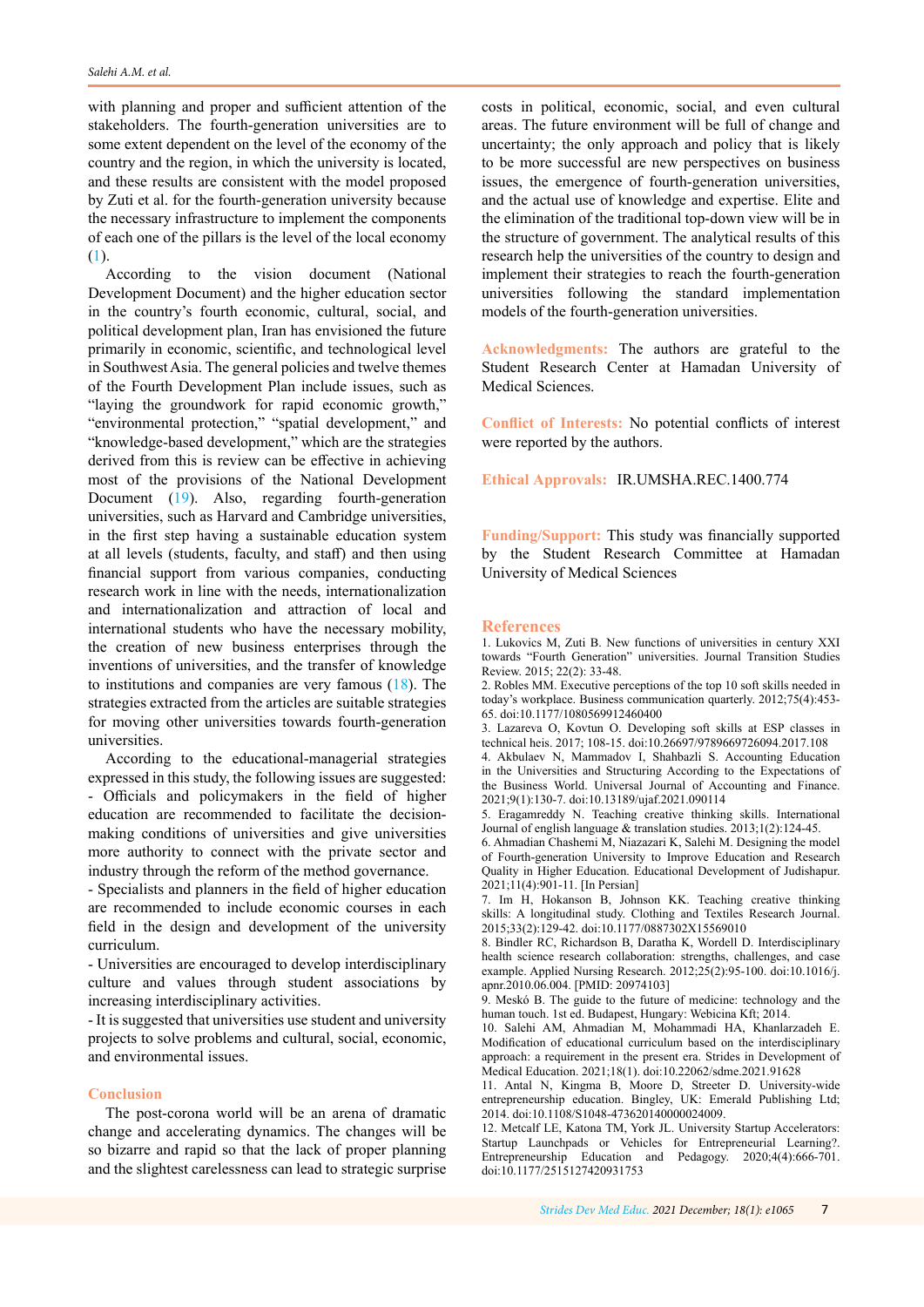<span id="page-7-0"></span>13. Manna MR, Paul MA, Mete J. Gender Inequality in Education at Present Context: In Indian Scenario. Gender Issues in India: Challenges and Strategies.2017;82.

14. Óskarsson Þ. Who is best placed to provide health care? : a survey among managers of health care institutions. Island: Skemman;2011.

15. Rabiei A, Nazariyan Z. The Barriers to the privatization of higher education in Iran and providing solutions for their removal. Iran Higher Education Journal. 2012;4(2):171-206.

16. Shehnaz SI. Privatisation of medical education: viewpoints with a global perspective. Sultan Qaboos Univ Med J. 2010;10(1):6-11.

17. Ghoraishi Khorasgani MS, Yamani M, Zakersalehi G, Mehran G. A Content Analysis Of Articles In Privatization Of Higher Education In Iran Scientific Journals. Journal Of Science And Technology Policy. 2017;9(3):61-76.

18. Goudarzvand Chegini M. The fourth generation university labor; and action approach (case studies: Cambridge, Stanford, and Harvard universities. Iranian Journal of Engineering Education. 2018;20(78):1- 16. doi:10.22047/IJEE.2018.128487.1541

19. Iran Data Portal. 20 Year National Vision. Available From: https:// irandataportal.syr.edu/20-year-national-vision.

20. Callagher L, Horst M, Husted K. Exploring societal responses towards managerial prerogative in entrepreneurial universities. International Journal of Learning and Change. 2015;8(1):64-82. doi:10.1504/IJLC.2015.069074

21. Chang Y-C, Yang PY, Martin BR, Chi H-R, Tsai-Lin T-F. Entrepreneurial universities and research ambidexterity: A multilevel analysis. Technovation. 2016;54:7-21. doi:10.1016/j. technovation.2016.02.006

22. D'este P, Perkmann M. Why do academics engage with industry? The entrepreneurial university and individual motivations. Journal of Technology Transfer. 2011;36(3):316-39. doi:10.1007/s10961-010- 9153-z

23. Dalmarco G, Hulsink W, Blois GV. Creating entrepreneurial universities in an emerging economy: Evidence from Brazil. Technological Forecasting and Social Change. 2018;135:99-111. doi:10.1016/j.techfore.2018.04.015

24. Amaral M, Ferreira A, Teodoro P. Building an entrepreneurial university in Brazil: the role and potential of university–industry linkages in promoting regional economic development. Industry and Higher Education. 2011;25(5):383-95. doi:10.5367/ihe.2011.0061

25. Arikewuyo MO, Ilusanya G. University Autonomy in a Third‐ Generation University in Nigeria. Tertiary Education and Management. 2010;16(2):81-98. doi:10.1080/13583881003756468

26. Bienkowska D, Klofsten M, Rasmussen E. PhD students in the entrepreneurial university-perceived support for academic entrepreneurship. European Journal of Education. 2016;51(1):56-72. doi:10.1111/ejed.12160

27. Di Berardino D, Corsi C. A quality evaluation approach to disclosing third mission activities and intellectual capital in Italian universities. Journal of Intellectual Capital. 2018;19(1):178-201. doi:10.1108/JIC-02-2017-0042

28. Adeniran A, Nubi A, Adelopo A. Solid waste generation and characterization in the University of Lagos for a sustainable waste management. Waste management. 2017;67:3-10. doi:10.1016/j. wasman.2017.05.002. [PMID: 28532622]

29. Amrina E, Imansuri F. Key performance indicators for sustainable campus assessment: a case of Andalas University. Industrial Engineering, Management Science and Applications. Berlin, Heidelberg: Springer; 2015: 11-8.

30. Amaral LP, Martins N, Gouveia JB. Quest for a sustainable university: a review. International Journal of Sustainability in Higher Education. 2015;16(2):155-72. doi:10.1108/IJSHE-02-2013-0017

31. Sylvestre P, Wright T, Sherren K. A tale of two (or more) sustainabilities: AQ methodology study of university professors' perspectives on sustainable universities. Sustainability. 2014;6(3):1521- 43. doi:10.3390/su6031521

32. Kiani Mavi R. Indicators of entrepreneurial university: Fuzzy AHP and Fuzzy TOPSIS Approach. Journal of the Knowledge Economy. 2014;5(2):370-87. doi:10.1007/s13132-014-0197-4

33. Bikse V, Lusena-Ezera I, Rivza B, Volkova T. The Transformation of Traditional Universities into Entrepreneurial Universities to Ensure Sustainable Higher Education. Journal of Teacher Education for Sustainability. 2016;18(2):75-88. doi:10.1515/jtes-2016-0016

34. Budyldina N. Entrepreneurial universities and regional contribution. International entrepreneurship and management journal. 2018;14(2):265- 77. doi:10.1007/s11365-018-0500-0

35. Errasti N, Bezanilla M-J, García-Olalla A, Auzmendi E, Paños J. Factors and maturity level of entrepreneurial universities in Spain. International Journal of Innovation Science. 2018;10(1):71-91. doi:10.1108/IJIS-05-2017-0043

36. Farrington D, Ismaili D. Finding the right person to lead a third generation university: a new approach in the Republic of Macedonia. Procedia-Social and Behavioral Sciences. 2011;15:2083-7. doi:10.1016/j. sbspro.2011.04.058

37. Guerrero M, Urbano D. The development of an entrepreneurial university. The journal of technology transfer. 2012;37(1):43-74. doi:10.1007/s10961-010-9171-x

38. Secundo G, Perez SE, Martinaitis Ž, Leitner KH. An Intellectual Capital framework to measure universities' third mission activities. Technological Forecasting and Social Change. 2017;123:229-39. doi:10.1016/j.techfore.2016.12.013

39. VAMPA M. Albanian Universities mission on "the system" of long-life education. Mediterranean Journal of Social Sciences. 2014;5(19):126-38. doi:10.5901/mjss.2014.v5n19p126

40. Disterheft A, Caeiro S, Azeiteiro UM, Leal Filho W. Sustainability science and education for sustainable development in universities: a way for transition. Berlin: Springer; 2013: 3-27. doi:10.1007/978-3-319- 02375-5\_1.

41. Bodunkova AG, Chernaya IP. Fractal organization as innovative model for entrepreneurial university development. World Applied Sciences Journal. 2012;18(12):74-82. doi:10.5829/idosi.wasj.2012.18.120012

42. Bronstein J, Reihlen M. Entrepreneurial university archetypes: A meta-synthesis of case study literature. Industry and Higher Education. 2014;28(4):245-62. doi:10.5367/ihe.2014.0210

43. Etzkowitz H. The entrepreneurial university wave: from ivory tower to global economic engine. Industry and Higher education. 2014;28(4):223-32. doi:10.5367/ihe.2014.0211

44. Etzkowitz H. The entrepreneurial university: vision and metrics. Industry and Higher Education. 2016;30(2):83-97. and Higher Education.  $2016;30(2):83-97$ . doi:10.1177/0950422218817734

45. Etzkowitz H. Innovation Lodestar: The entrepreneurial university in a stellar knowledge firmament. Technological Forecasting and Social Change. 2017;123:122-9. doi:10.1016/j.techfore.2016.04.026

46. Kirby DA, Guerrero M, Urbano D. Making universities more entrepreneurial: Development of a model. Canadian Journal of Administrative Sciences/Revue Canadienne des Sciences de l'Administration. 2011;28(3):302-16. doi:10.1002/cjas.220

47. Lombardi R, Lardo A, Cuozzo B, Trequattrini R. Emerging trends in entrepreneurial universities within Mediterranean regions: An international comparison. EuroMed Journal of Business. 2017;12(2):130- 45. doi:10.1108/EMJB-10-2015-0052

48. Savetpanuvong P, Pankasem P. Entrepreneurial University model: A theoretical perspectives on strategy, entrepreneurship, and innovation. Proceedings of the IEEE International Conference on Management of Innovation and Technology; 2014 Sep 23-25; Singapore. [doi:10.1109/](https://doi.org/10.1109/ICMIT.2014.6942432) [ICMIT.2014.6942432.](https://doi.org/10.1109/ICMIT.2014.6942432)

49. Urbano D, Guerrero M. Entrepreneurial universities: Socioeconomic impacts of academic entrepreneurship in a European region. Economic development quarterly. 2013;27(1):40-55. doi:10.1177/0891242412471973

50. Albulescu VL, Litra M, Neagu C. The "third mission" of universities and some implications. UPB Science Bulletin, Series D. 2014;76(2):301- 12.

51. Berggren E. Researchers as enablers of commercialization at an entrepreneurial university. Journal of Management Development. 2017;36(2):217-32. doi:10.1108/JMD-06-2016-0117

52. Guerrero M, Urbano D, Fayolle A. Entrepreneurial activity and regional competitiveness: evidence from European entrepreneurial universities. The Journal of Technology Transfer. 2016;41(1):105-31. doi:10.1007/s10961-014-9377-4

53. Williams D, Kluev A. The entrepreneurial university: evidence of the changing role of universities in modern Russia. Industry and Higher Education. 2014;28(4):271-80. doi:10.5367/ihe.2014.0212

54. Markuerkiaga L, Errasti N, Igartua JI. Success factors for managing an entrepreneurial university: Developing an integrative framework. Industry and Higher Education. 2014;28(4):233-44. doi:10.5367/ ihe.2014.0214

55. Berggren E. The entrepreneurial university's influence on commercialisation of academic research–the illustrative case of Chalmers University of Technology. International Journal of Entrepreneurship and Small Business. 2011;12(4):429-44. doi:10.1504/IJESB.2011.039684

56. Baaken T, Davey T, Rossano S. Marketing—Making a Difference for